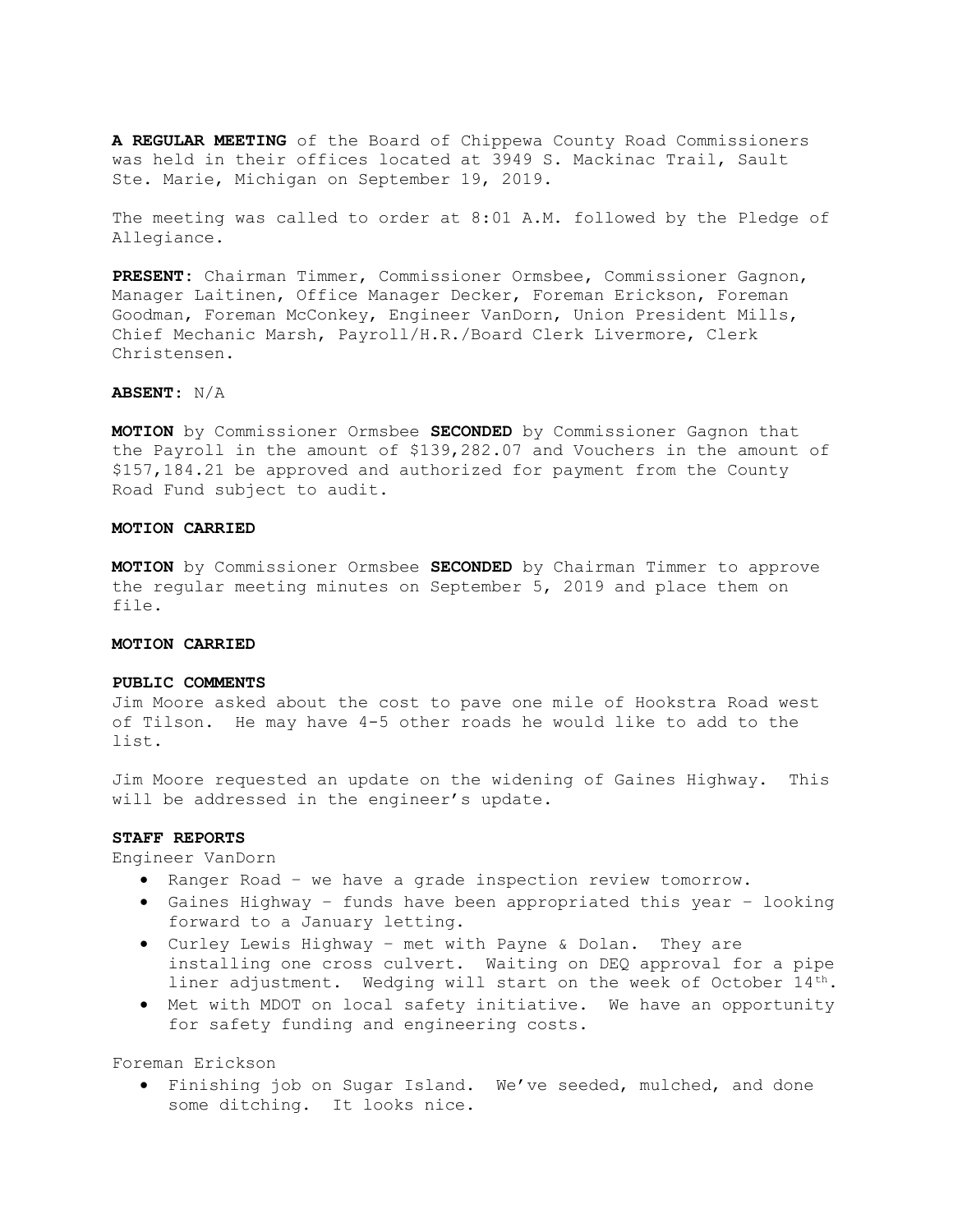- The crew is changing out some culvert pipes. Did Nicolet and had to close the road due to a cut phone line. Should be re-opened today.
- AMZ crew is working on Riverside Drive south toward 15 Mile Road.
- We are dragging the gravel roads and the brush hog is out working.

Foreman McConkey

- We are back working on E. Clay Road and doing the steep slope work.
- We been out doing maintenance on the side roads, filling pot holes.
- The fuel tank is now painted and ready for hazard decals.

Foreman Goodman

- The crew is moving to Tahqua Trail to start clearing.
- We are hauling gravel from Hulbert. MDOT wants some of our 23A gravel.
- We've been working on some general road maintenance to prepare for fall.

Office Manager Decker

- Cleaning up some accounts from summer.
- Received a reimbursement check for the truck claim from this past winter.
- We are having an issue with fencing on the slope of the road getting wrapped in our mower multiple times. Discussion ensued.

Union President Mills

 President Mills extended an invitation to the annual Union Dinner to the commissioners and office personnel. Dinner to be held at 6:00 at the Bay Mills Casino on October 19th.

Payroll/H.R./Board Clerk Livermore

No Report

Chief Mechanic Marsh

- Last week we were scheduled to pick up a truck chassis at a dealership in Detroit. We left the truck there as it did not meet the specifications agreed to.
- The flatbeds arrived and we are retro-fitting them to the trucks.
- We are working to get the trucks ready for winter.
- The shoulder machine is repaired and working.

## MANAGER'S REPORT

 We had a conversation with Payne & Dolan and they will be doing some re-paving work on Bay Road at no cost to the Road Commission.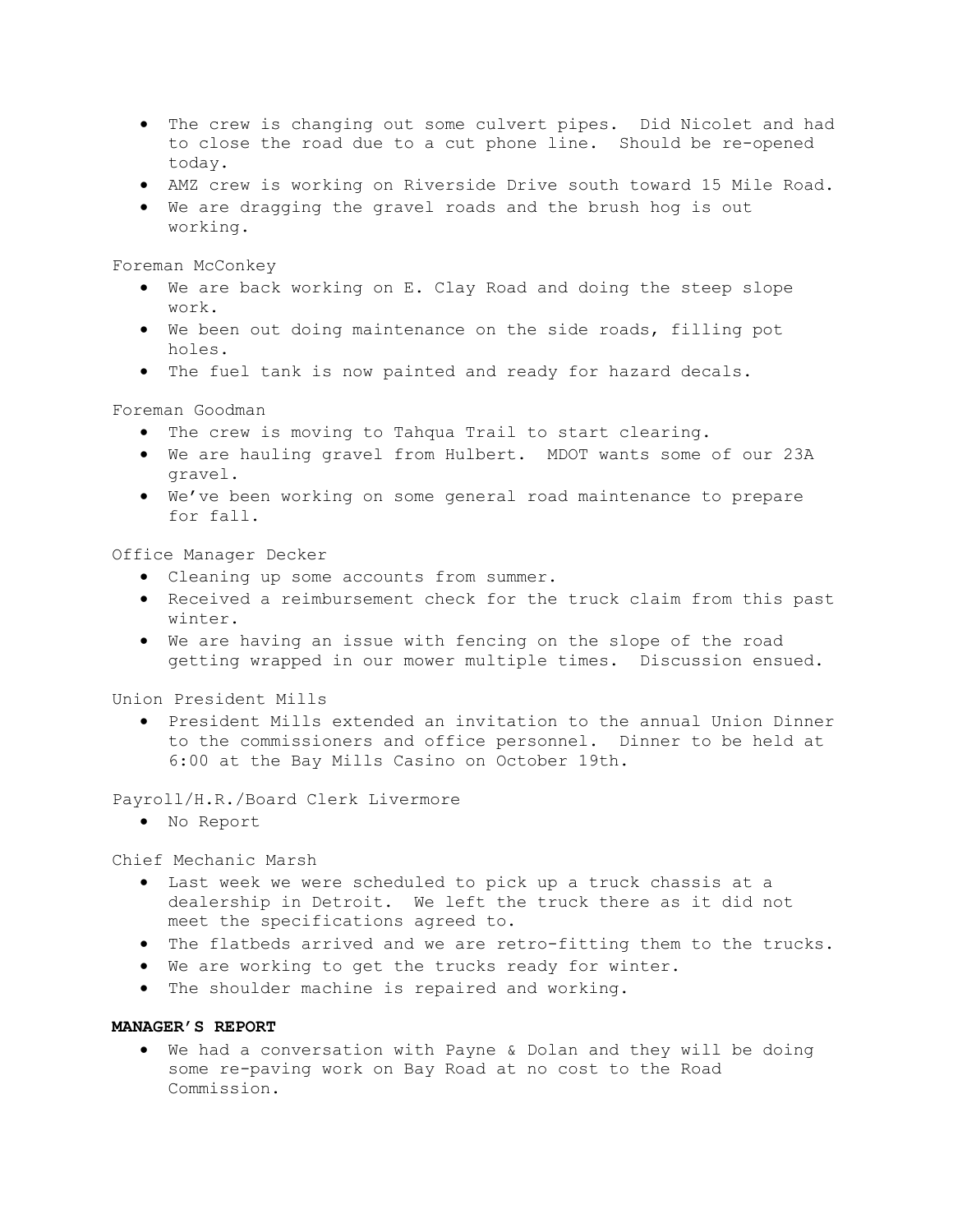- Last week, Al Roden was here from CRASIF. He did a walk through and everything looks good. We have a couple of minor things to address. Our MOD Factor dropped again this year and we have the 2 nd lowest (.65) mod factor this year. Excellent job everyone.
- Attended the Pickford School career fair type open house. Provided junior and senior students an overview of what a road commission does and the different professions working within. We would like to be involved in more events like this with other schools.
- In Lansing, State budget talks are breaking down with a potential government shut down on October  $1^{st}$ . All MDOT meeting have been canceled in anticipation. Discussion ensued.
- There were 21 transportation related bills introduced despite the potential shutdown. Discussion ensued.
- The Rural Taskforce meeting took place here last week. Our total allocation is approximately \$860K.
- Met with Mike and learned about the chip sealing process and looked at some of our roads that would be good candidates to test this process with.
- Seasonal road requests are starting to come in as winter approaches. Discussion ensued.
- As Chief Mechanic Marsh reported, the MI Deal truck we thought we were going to purchase did not happen. There was a difference in understanding how the MI Deal spec. sheet works at the dealership.
- Thank you to the union for the dinner invitation.

# NEW BUSINESS

A. An updated Corrective Action Plan for the unfunded OPEB was presented. MOTION by Commissioner Ormsbee SECONDED by Commissioner Gagnon to approve the Corrective Action Plan as presented.

# MOTION CARRIED

### OLD BUSINESS

- Reaffirm Board Policies #11 & #13
	- o #11 Heavy Hauling Policy We have a written opinion from the Attorney General that limits the authority of county road commissions regarding hauling limits. MOTION by Commissioner Ormsbee SECONDED by Commissioner Gagnon to delete Policy #11 and attach the written opinion for record.

# MOTION CARRIED

o #13 Policy on Township Contracted Work – It has been discovered that bills affecting this policy from 2015 failed. MOTION by Commissioner Gagnon SECONDED by Commissioner Ormsbee to reaffirm policy #13, after reference to prevailing wage has been stricken, increase